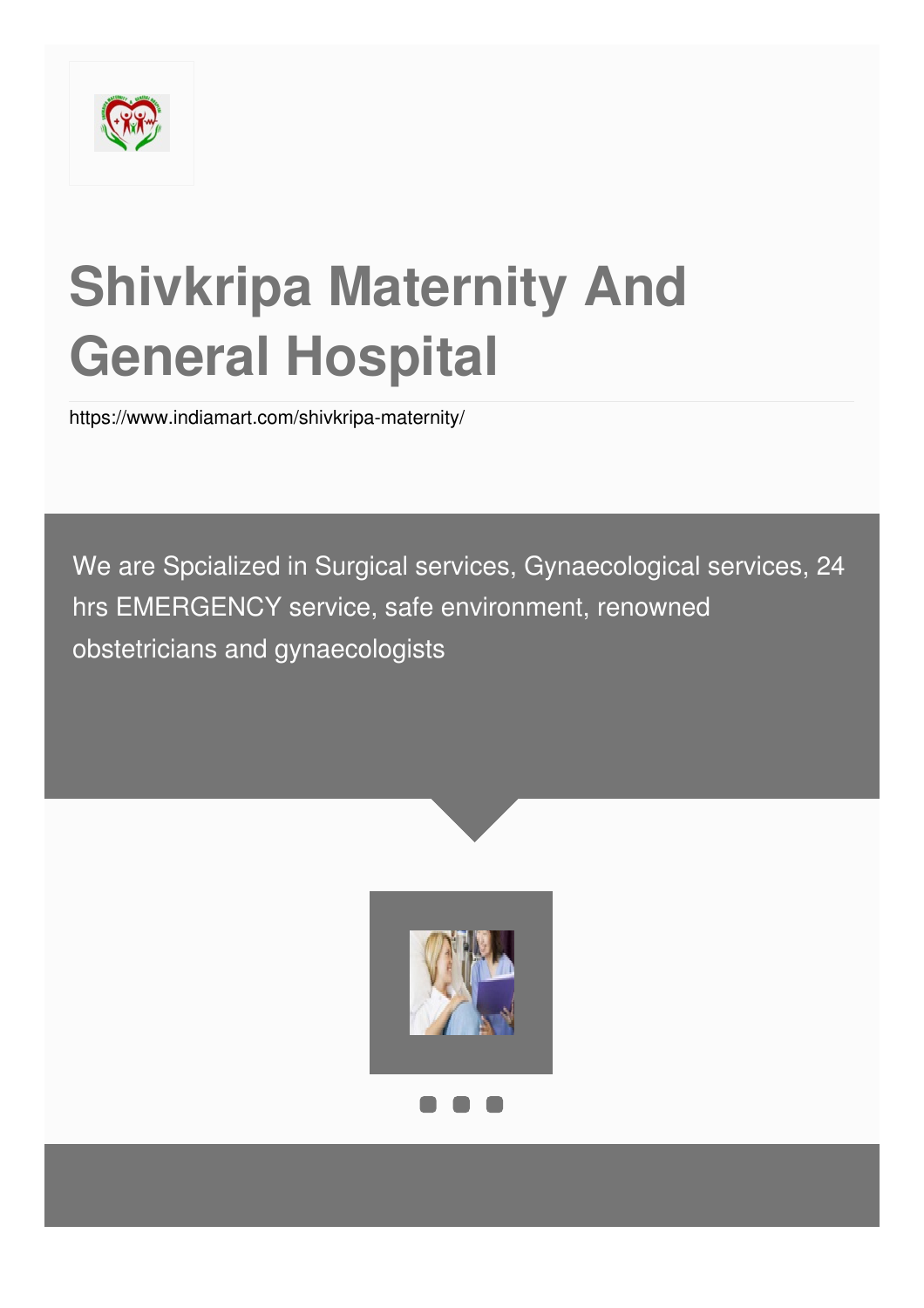### About Us

At Shivkripa Maternity And General Hospital, the doctors and other staff members serve the patients with complete dedication. We are offering right solutions for all kinds of health issues like Surgical services, Gynaecological services, 24 hrs EMERGENCY service etc. Our department offers a safe environment, renowned obstetricians and gynaecologists and round the clock nursing care. To ensure maximum patient comfort, our hospital has comfortable beds and homely atmosphere that helps in faster recovery of the patients. Sumith Hospital has been started with a sole objective to provide caring and friendly health care service for all our patients. Our prime objective is to provide special care in pocket friendly manner. We make sure that our patient's needs are dealt with utmost care and compassion to provide utmost satisfaction.

### **For more information, please visit**

<https://www.indiamart.com/shivkripa-maternity/aboutus.html>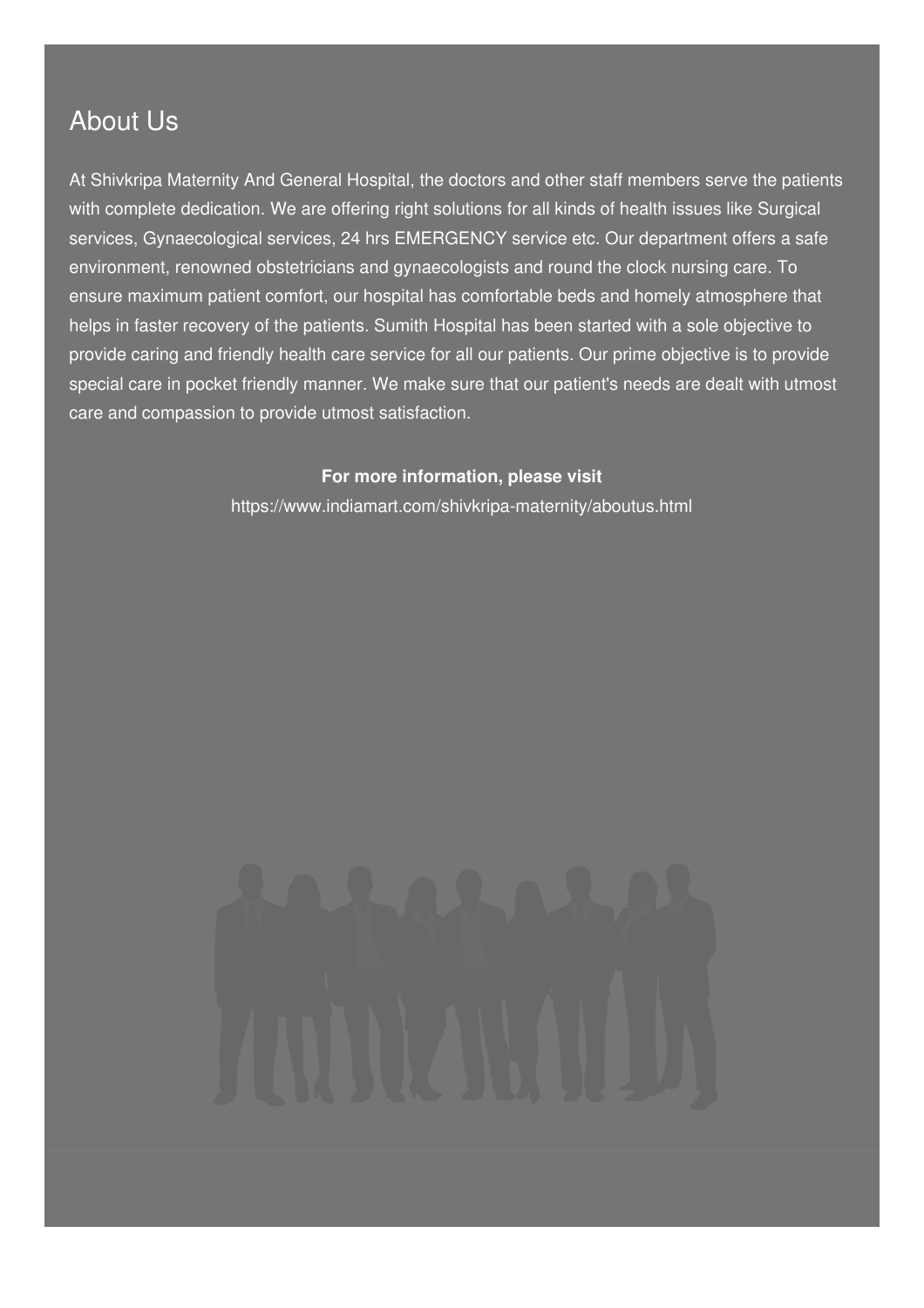### **OTHER SERVICES**



Obstetrics & Gynaecology



Surgeon Available 24 hrs



Delivery and Cesarean facility



**Diagnosis And Treatment**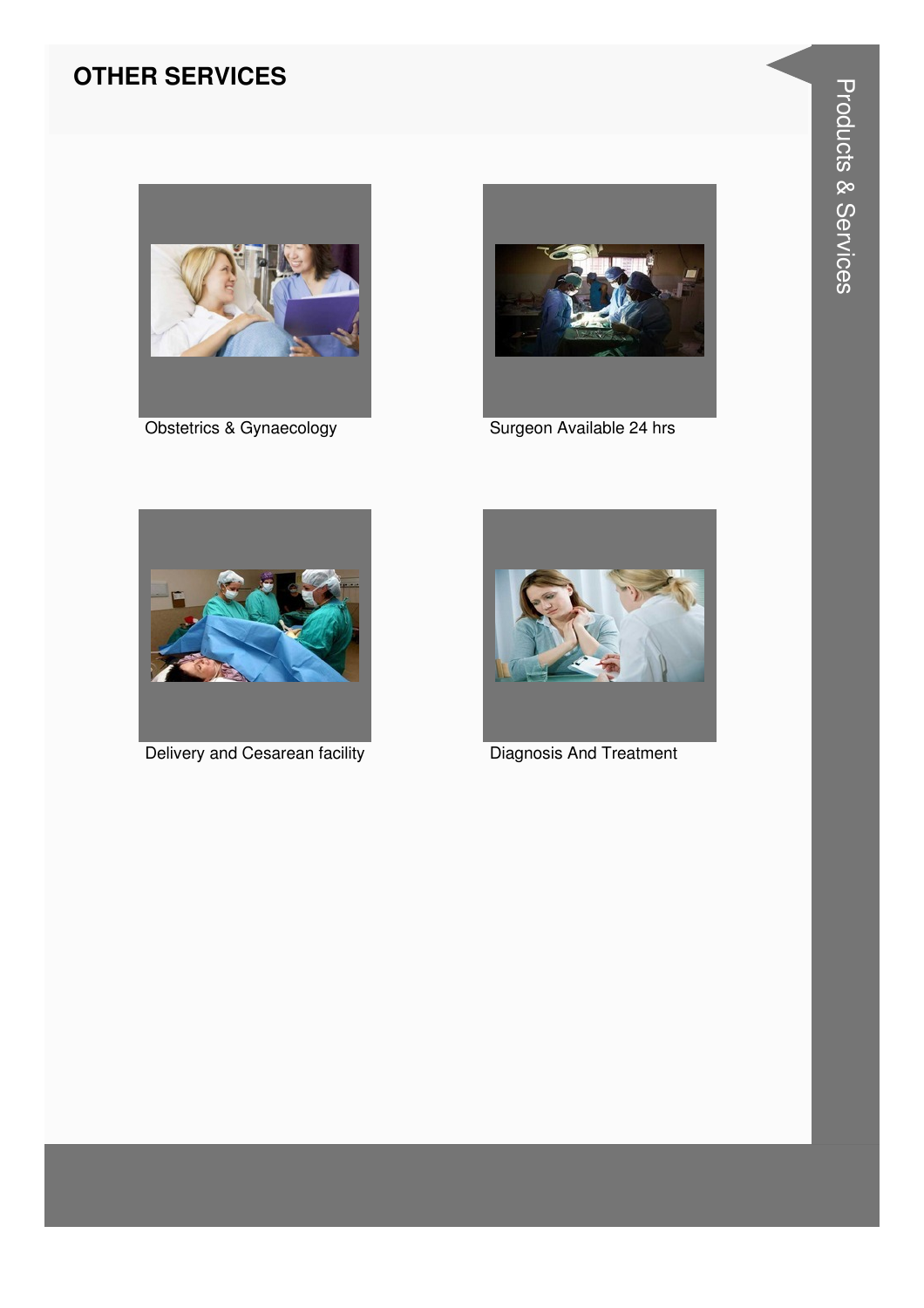## Factsheet